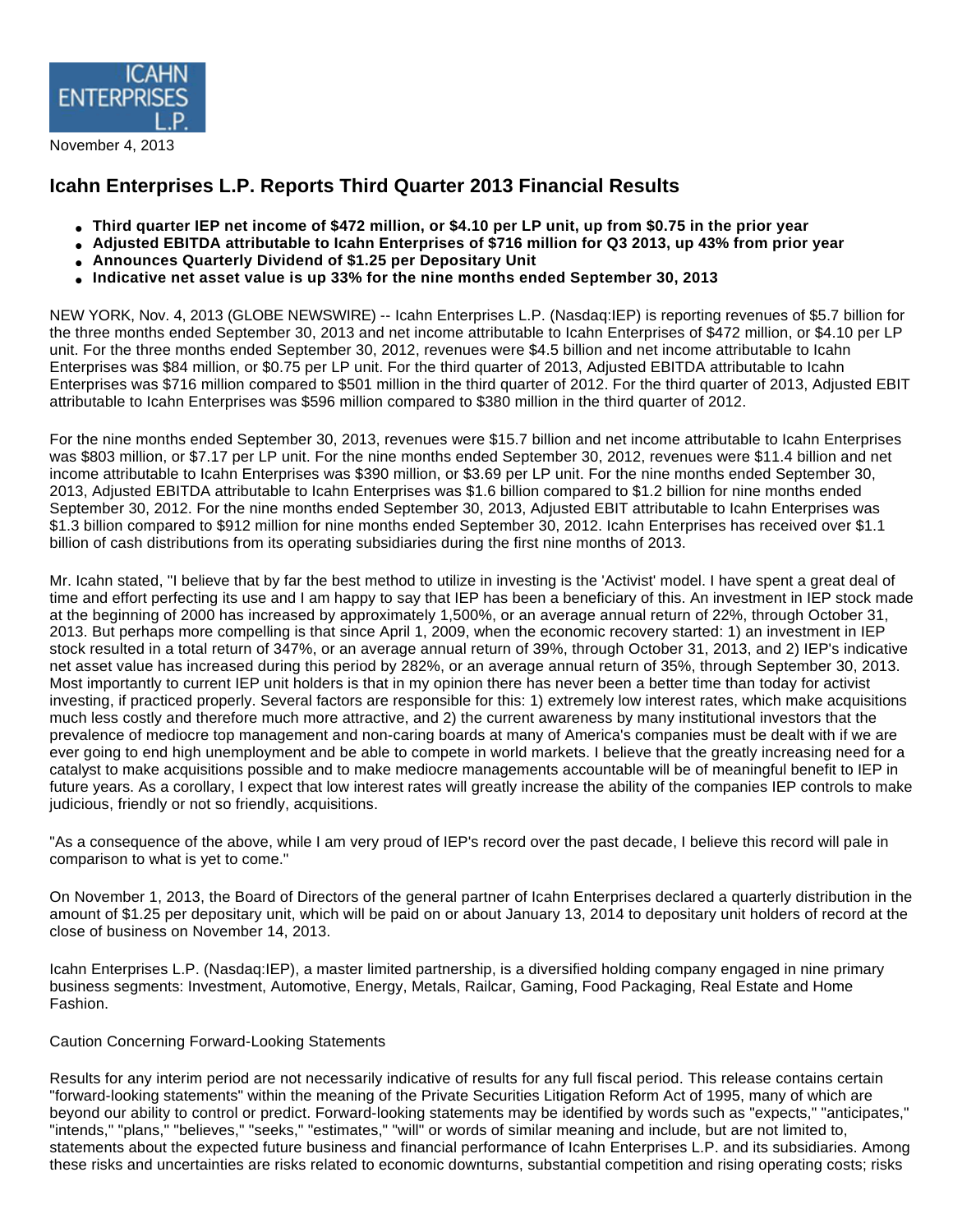related to our investment activities, including the nature of the investments made by the private funds in which we invest, losses in the private funds and loss of key employees; risks related to our automotive activities, including exposure to adverse conditions in the automotive industry, and risks related to operations in foreign countries; risks related to our energy business, including the volatility and availability of crude oil, other feed stocks and refined products, unfavorable refining margin (crack spread), interrupted access to pipelines, significant fluctuations in nitrogen fertilizer demand in the agricultural industry and seasonality of results; risk related to our gaming operations, including reductions in discretionary spending due to a downturn in the local, regional or national economy, intense competition in the gaming industry from present and emerging internet online markets and extensive regulation; risks related to our railcar activities, including reliance upon a small number of customers that represent a large percentage of revenues and backlog, the health of and prospects for the overall railcar industry and the cyclical nature of the railcar manufacturing business; risks related to our food packaging activities, including competition from better capitalized competitors, inability of its suppliers to timely deliver raw materials, and the failure to effectively respond to industry changes in casings technology; risks related to our scrap metals activities, including potential environmental exposure; risks related to our real estate activities, including the extent of any tenant bankruptcies and insolvencies; risks related to our home fashion operations, including changes in the availability and price of raw materials, and changes in transportation costs and delivery times; and other risks and uncertainties detailed from time to time in our filings with the Securities and Exchange Commission. Past performance in our Investment segment is not necessarily indicative of future performance. We undertake no obligation to publicly update or review any forward-looking information, whether as a result of new information, future developments or otherwise.

### **CONSOLIDATED STATEMENTS OF OPERATIONS**

#### **(In millions, except per unit amounts)**

|                                                            | <b>Three Months Ended</b><br>September 30, |             | <b>Nine Months Ended</b><br>September 30, |          |
|------------------------------------------------------------|--------------------------------------------|-------------|-------------------------------------------|----------|
|                                                            | 2013                                       | 2012        | 2013                                      | 2012     |
| Revenues:                                                  |                                            | (Unaudited) |                                           |          |
| Net sales                                                  | \$4,181                                    |             | \$4,519 \$13,252                          | \$10,625 |
| Other revenues from operations                             | 213                                        | 215         | 605                                       | 611      |
| Net gain (loss) from investment activities                 | 1,201                                      | (81)        | 1,551                                     | 276      |
| Interest and dividend income                               | 44                                         | 21          | 120                                       | 63       |
| Other income (loss), net                                   | 82                                         | (171)       | 130                                       | (162)    |
|                                                            | 5,721                                      | 4,503       | 15,658                                    | 11,413   |
| Expenses:                                                  |                                            |             |                                           |          |
| Cost of goods sold                                         | 3,825                                      | 3,702       | 11,605                                    | 9,026    |
| Other expenses from operations                             | 113                                        | 111         | 318                                       | 325      |
| Selling, general and administrative                        | 368                                        | 285         | 1,050                                     | 930      |
| Restructuring                                              | 5                                          | 5           | 22                                        | 21       |
| Impairment                                                 | $\overline{2}$                             | 53          | 7                                         | 87       |
| Interest expense                                           | 131                                        | 138         | 391                                       | 384      |
|                                                            | 4,444                                      | 4,294       | 13,393                                    | 10,773   |
| Income before income tax (expense) benefit                 | 1,277                                      | 209         | 2,265                                     | 640      |
| Income tax (expense) benefit                               | (57)                                       | (110)       | (274)                                     | 21       |
| Net income                                                 | 1,220                                      | 99          | 1,991                                     | 661      |
| Less: net income attributable to non-controlling interests | (748)                                      | (15)        | (1, 188)                                  | (271)    |
| Net income attributable to Icahn Enterprises               | \$472                                      | \$84        | \$803                                     | \$390    |
| Net income attributable to Icahn Enterprises allocable to: |                                            |             |                                           |          |
| Limited partners                                           | \$463                                      | \$77        | \$787                                     | \$374    |
| General partner                                            | 9                                          | 7           | 16                                        | 16       |
|                                                            | \$472                                      | \$84        | \$803                                     | \$390    |
|                                                            |                                            |             |                                           |          |
| Basic income per LP unit                                   | \$4.13                                     | \$0.75      | \$7.22                                    | \$3.70   |
| Basic weighted average LP units outstanding                | 112                                        | 103         | 109                                       | 101      |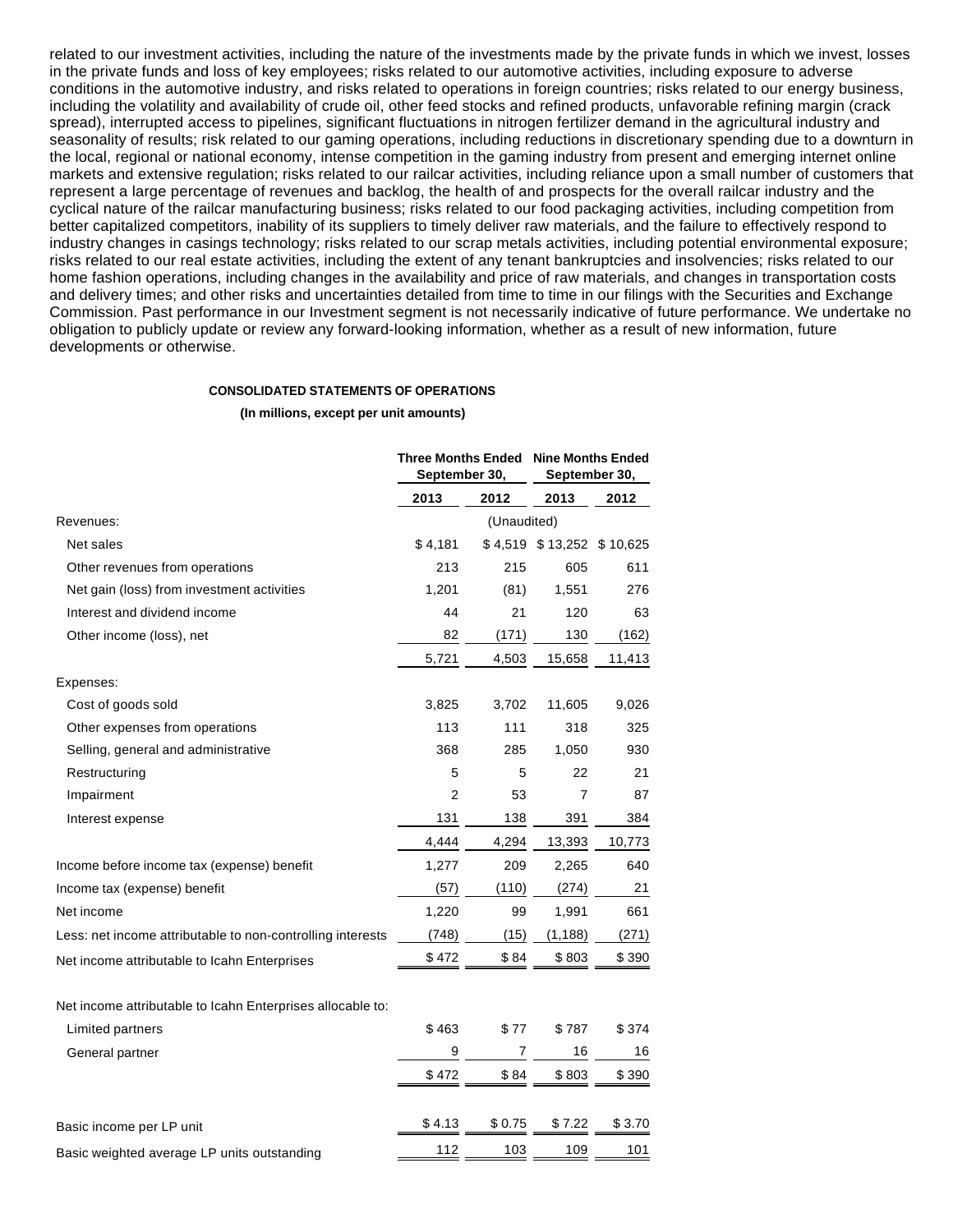| Diluted income per LP unit                    | \$4.10 |     | $$0.75$ $$7.17$ | \$3.69  |
|-----------------------------------------------|--------|-----|-----------------|---------|
| Diluted weighted average LP units outstanding | 113    | 103 | 110             | 106.    |
| Cash distributions declared per LP unit       | \$1.25 |     | $$0.10$ $$3.25$ | \$ 0.30 |

## **CONSOLIDATED BALANCE SHEETS**

**(In millions, except unit amounts)**

|                                                                       | <b>September</b><br>30. | <b>December</b><br>31. |
|-----------------------------------------------------------------------|-------------------------|------------------------|
|                                                                       | 2013                    | 2012                   |
| <b>ASSETS</b>                                                         | (Unaudited)             |                        |
| Cash and cash equivalents                                             | \$3,274                 | \$3,071                |
| Cash held at consolidated affiliated partnerships and restricted cash | 1,430                   | 1,419                  |
| Investments                                                           | 12,275                  | 5,491                  |
| Accounts receivable, net                                              | 1,871                   | 1,841                  |
| Inventories, net                                                      | 2,093                   | 1,955                  |
| Property, plant and equipment, net                                    | 6,763                   | 6,523                  |
| Goodwill                                                              | 2,074                   | 2,082                  |
| Intangible assets, net                                                | 1,133                   | 1,206                  |
| Other assets                                                          | 868                     | 968                    |
| <b>Total Assets</b>                                                   | \$31,781                | \$24,556               |
| <b>LIABILITIES AND EQUITY</b>                                         |                         |                        |
| Accounts payable                                                      | \$1,359                 | \$1,383                |
| Accrued expenses and other liabilities                                | 2,281                   | 1,496                  |
| Deferred tax liability                                                | 1,526                   | 1,335                  |
| Securities sold, not yet purchased, at fair value                     | 704                     | 533                    |
| Due to brokers                                                        | 3,718                   |                        |
| Post-employment benefit liability                                     | 1,391                   | 1,488                  |
| Debt                                                                  | 8,155                   | 8,548                  |
| <b>Total liabilities</b>                                              | 19,134                  | 14,783                 |
|                                                                       |                         |                        |

Commitments and contingencies

Equity:

Limited partners: Depositary units: 112,384,570 and 104,850,813 units issued and outstanding at September 30, 2013 and December 31, 2012, respectively 5,943 4,913

| 2013 and December 31, 2012, respectively         | ບ.ອ≒ບ    | טו כו+   |
|--------------------------------------------------|----------|----------|
| General partner                                  | (223)    | (244)    |
| Equity attributable to Icahn Enterprises         | 5.720    | 4,669    |
| Equity attributable to non-controlling interests | 6.927    | 5,104    |
| Total equity                                     | 12.647   | 9.773    |
| <b>Total Liabilities and Equity</b>              | \$31,781 | \$24,556 |

## **Use of Non-GAAP Financial Measures**

The Company uses certain non-GAAP financial measures in evaluating its performance. These include non-GAAP EBITDA, Adjusted EBITDA, EBIT and Adjusted EBIT. EBITDA represents earnings before interest expense, income tax (benefit) expense and depreciation and amortization. EBIT represents earnings before interest expense and income tax (benefit) expense. We define Adjusted EBITDA and Adjusted EBIT as EBITDA and EBIT, respectively, excluding the effects of impairment, restructuring costs, certain pension plan expenses, OPEB curtailment gains, purchase accounting inventory adjustments, certain share-based compensation, discontinued operations, gains/losses on extinguishment of debt, major scheduled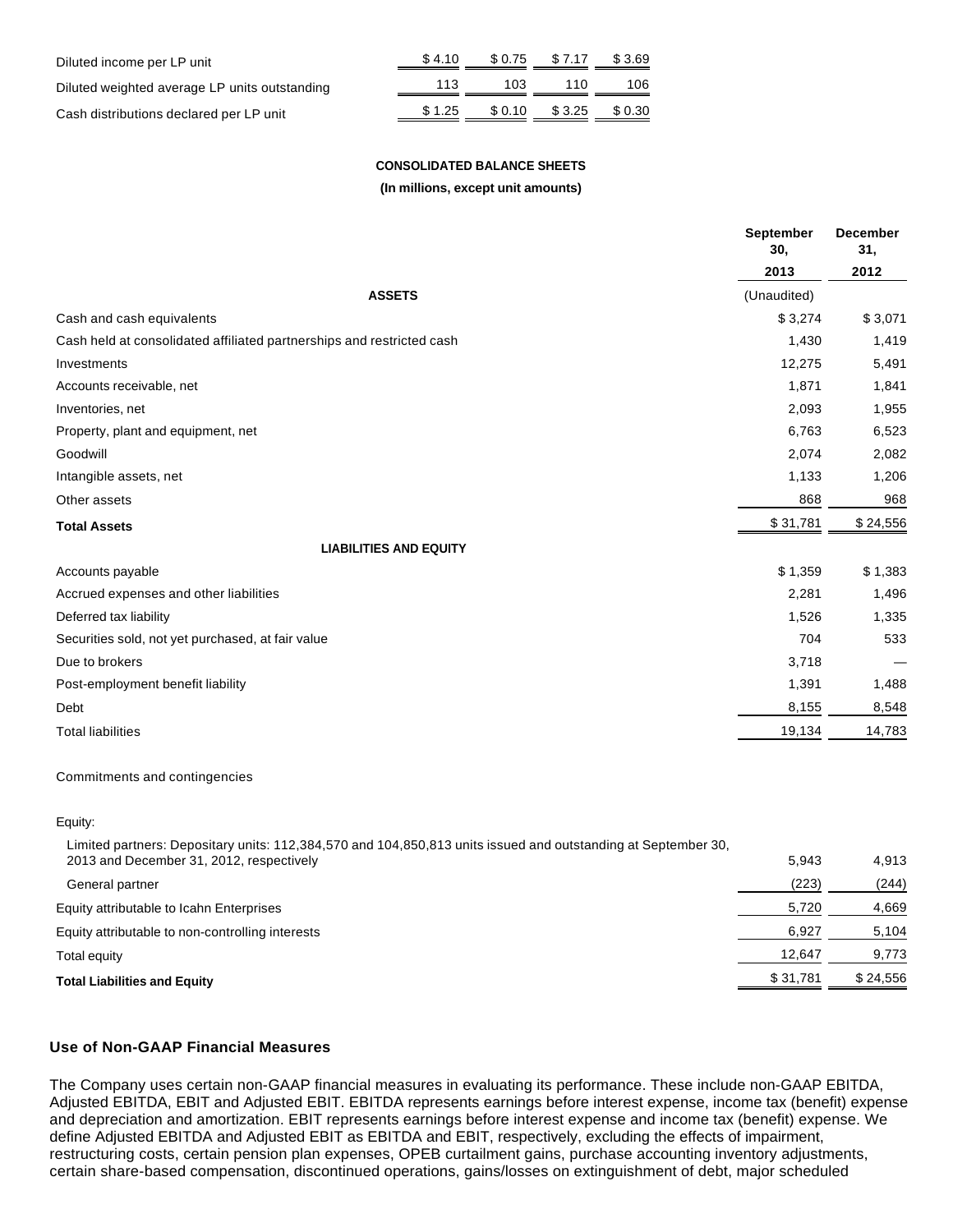turnaround expenses, FIFO adjustments and unrealized gains/losses on energy segment derivatives and certain other nonoperational charges. We present EBITDA, Adjusted EBITDA, EBIT and Adjusted EBIT on a consolidated basis and attributable to Icahn Enterprises net of the effect of non-controlling interests. We conduct substantially all of our operations through subsidiaries. The operating results of our subsidiaries may not be sufficient to make distributions to us. In addition, our subsidiaries are not obligated to make funds available to us for payment of our indebtedness, payment of distributions on our depositary units or otherwise, and distributions and intercompany transfers from our subsidiaries to us may be restricted by applicable law or covenants contained in debt agreements and other agreements to which these subsidiaries currently may be subject or into which they may enter into in the future. The terms of any borrowings of our subsidiaries or other entities in which we own equity may restrict dividends, distributions or loans to us.

We believe that providing EBITDA, Adjusted EBITDA, EBIT and Adjusted EBIT to investors has economic substance as these measures provide important supplemental information of our performance to investors and permits investors and management to evaluate the core operating performance of our business without regard to interest, taxes and depreciation and amortization and the effects of impairment, restructuring costs, certain pension plan expenses, OPEB curtailment gains, purchase accounting inventory adjustments, certain share-based compensation, discontinued operations, gains/losses on extinguishment of debt, major scheduled turnaround expenses, FIFO adjustments and unrealized gains/losses on energy segment derivatives and certain other non-operational charges. Additionally, we believe this information is frequently used by securities analysts, investors and other interested parties in the evaluation of companies that have issued debt. Management uses, and believes that investors benefit from referring to these non-GAAP financial measures in assessing our operating results, as well as in planning, forecasting and analyzing future periods. Adjusting earnings for these charges allows investors to evaluate our performance from period to period, as well as our peers, without the effects of certain items that may vary depending on accounting methods and the book value of assets. Additionally, EBITDA, Adjusted EBITDA, EBIT and Adjusted EBIT present meaningful measures of performance exclusive of our capital structure and the method by which assets were acquired and financed.

EBITDA, Adjusted EBITDA, EBIT and Adjusted EBIT have limitations as analytical tools, and you should not consider them in isolation, or as substitutes for analysis of our results as reported under generally accepted accounting principles in the United States, or U.S. GAAP. For example, EBITDA, Adjusted EBITDA, EBIT and Adjusted EBIT:

- do not reflect our cash expenditures, or future requirements for capital expenditures, or contractual commitments;
- do not reflect changes in, or cash requirements for, our working capital needs; and
- do not reflect the significant interest expense, or the cash requirements necessary to service interest or principal payments on our debt.

Although depreciation and amortization are non-cash charges, the assets being depreciated or amortized often will have to be replaced in the future, and EBITDA and Adjusted EBITDA do not reflect any cash requirements for such replacements. Other companies in the industries in which we operate may calculate EBITDA, Adjusted EBITDA, EBIT and Adjusted EBIT differently than we do, limiting their usefulness as comparative measures. In addition, EBITDA, Adjusted EBITDA, EBIT and Adjusted EBIT do not reflect the impact of earnings or charges resulting from matters we consider not to be indicative of our ongoing operations.

EBITDA, Adjusted EBITDA, EBIT and Adjusted EBIT are not measurements of our financial performance under U.S. GAAP and should not be considered as alternatives to net income or any other performance measures derived in accordance with U.S. GAAP or as alternatives to cash flow from operating activities as a measure of our liquidity. Given these limitations, we rely primarily on our U.S. GAAP results and use EBITDA, Adjusted EBITDA, EBIT and Adjusted EBIT only as a supplemental measure of our financial performance.

## **Use of Indicative Net Asset Value Data**

The Company uses indicative net asset value as an additional method for considering the value of the Company's assets, and we believe that this information can be helpful to investors. Please note, however, that the indicative net asset value does not represent the market price at which the units trade. Accordingly, data regarding indicative net asset value is of limited use and should not be considered in isolation.

The Company's depository units are not redeemable, which means that investors have no right or ability to obtain from the Company the indicative net asset value of units that they own. Units may be bought and sold on The NASDAQ Global Select Market at prevailing market prices. Those prices may be higher or lower than the indicative net asset value of the units as calculated by management.

See below for more information on how we calculate the Company's indicative net asset value.

| (\$ in millions) | September 30, December 31, |      |
|------------------|----------------------------|------|
|                  | 2013                       | 2012 |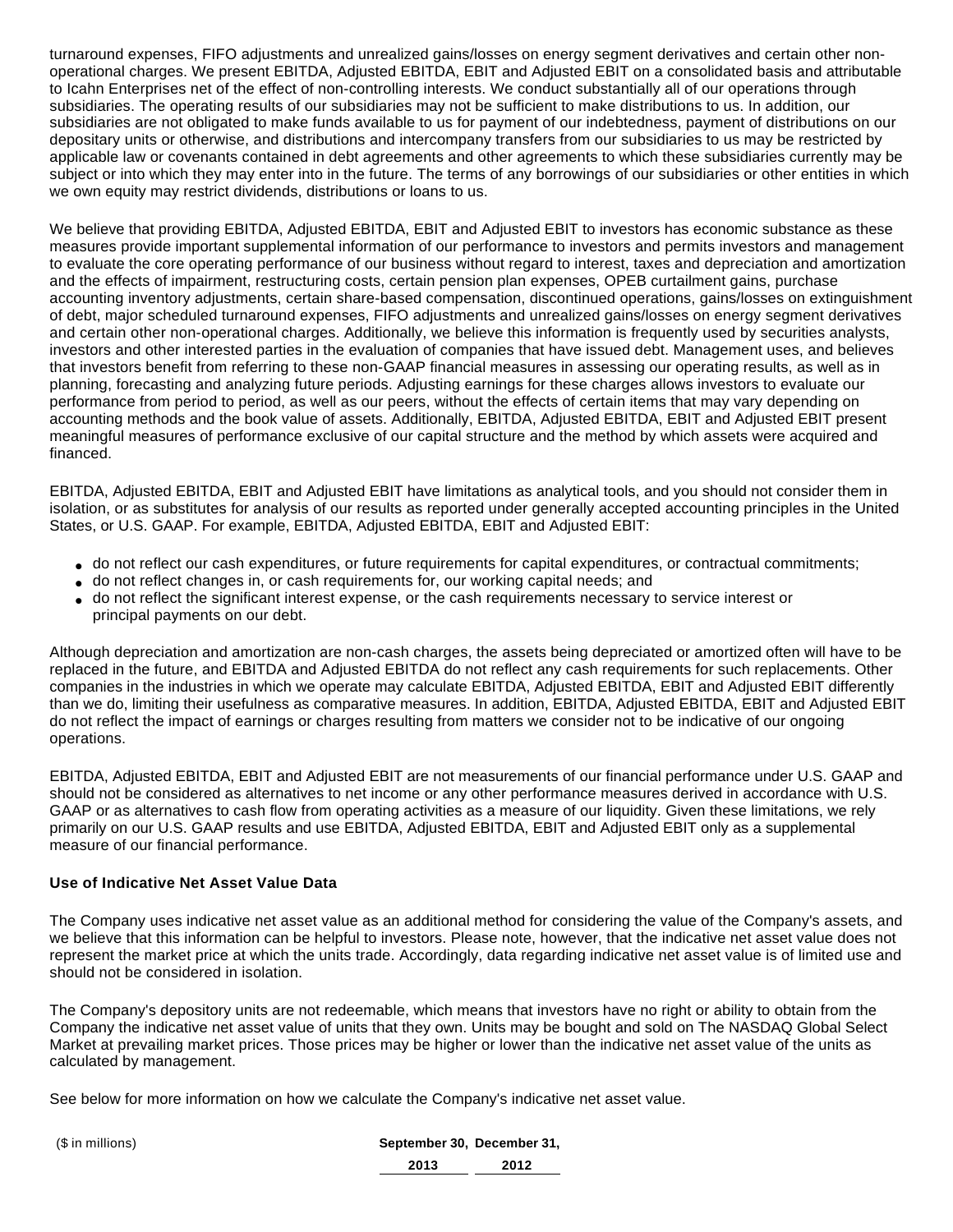| <b>Market-valued Subsidiaries:</b>    | (unaudited) |         |
|---------------------------------------|-------------|---------|
| Holding Company interest in Funds (1) | \$3,573     | \$2,387 |
| CVR Energy (2)                        | 2,743       | 3.474   |
| CVR Refining - direct holding (2)     | 150         |         |
| Federal-Mogul (2)                     | 2,033       | 615     |
| American Railcar Industries (2)       | 466         | 377     |
| Total market-valued subsidiaries      | \$8,965     | \$6,853 |
| <b>Other Subsidiaries:</b>            |             |         |
| Tropicana (3)                         | \$528       | \$512   |
| Viskase (3)                           | 278         | 268     |
| Real Estate Holdings (4)              | 723         | 763     |

| <b>Indicative Net Asset Value</b>                  | \$8,084 | \$6,098 |
|----------------------------------------------------|---------|---------|
| Add: Other Holding Company net assets (7)          | (72)    | 86      |
| Less: Holding Company debt (6)                     | (4,017) | (4,082) |
| Add: Holding Company cash and cash equivalents (5) | 958     | 1.045   |
| Total - other subsidiaries                         | \$2,250 | \$2,196 |
| AEP Leasing (4)                                    | 214     | 60      |
| WestPoint Home (4)                                 | 205     | 256     |
| PSC Metals (4)                                     | 302     | 338     |

Indicative net asset value does not purport to reflect a valuation of IEP. The calculated Indicative net asset value does not include any value for our Investment Segment other than the fair market value of our investment in the Investment Funds. A valuation is a subjective exercise and Indicative net asset value does not necessarily consider all elements or consider in the adequate proportion the elements that could affect the valuation of IEP. Investors may reasonably differ on what such elements are and their impact on IEP. No representation or assurance, express or implied is made as to the accuracy and correctness of indicative net asset value as of these dates or with respect to any future indicative or prospective results which may vary.

(1) Fair market value of Holding Company's interest in the Funds and Investment segment cash as of each respective date.

(2) Based on closing share price on each date and the number of shares owned by the Holding Company as of each respective date.

(3) Amounts based on market comparables due to lack of material trading volume. Tropicana valued at 9.0x Adjusted EBITDA for the twelve months ended September 30, 2013 and 8.0x Adjusted EBITDA for the twelve months ended December 31, 2012. Viskase valued at 10.0x Adjusted EBITDA for the twelve months ended September 30, 2013 and 11.0x for the twelve months ended December 31, 2012.

- (4) Represents equity attributable to us as of each respective date.
- (5) Holding Company's cash and cash equivalents balance as of each respective date.
- (6) Holding Company's debt balance as of each respective date.

(7) Represents Holding Company net assets as of each respective date.

| (\$ in millions)                     | September 30, |             | Three Months Ended Nine Months Ended<br>September 30, |         |  |
|--------------------------------------|---------------|-------------|-------------------------------------------------------|---------|--|
|                                      | 2013          | 2012        | 2013                                                  | 2012    |  |
| <b>Consolidated Adjusted EBITDA:</b> |               | (Unaudited) |                                                       |         |  |
| Net income                           | \$1,220       | \$99        | \$1.991                                               | \$661   |  |
| Interest expense, net                | 129           | 137         | 385                                                   | 378     |  |
| Income tax expense (benefit)         | 57            | 110         | 274                                                   | (21)    |  |
| Depreciation and amortization        | 165           | 156         | 479                                                   | 389     |  |
| <b>Consolidated EBITDA</b>           | \$1.571       | \$502       | \$ 3.129                                              | \$1,407 |  |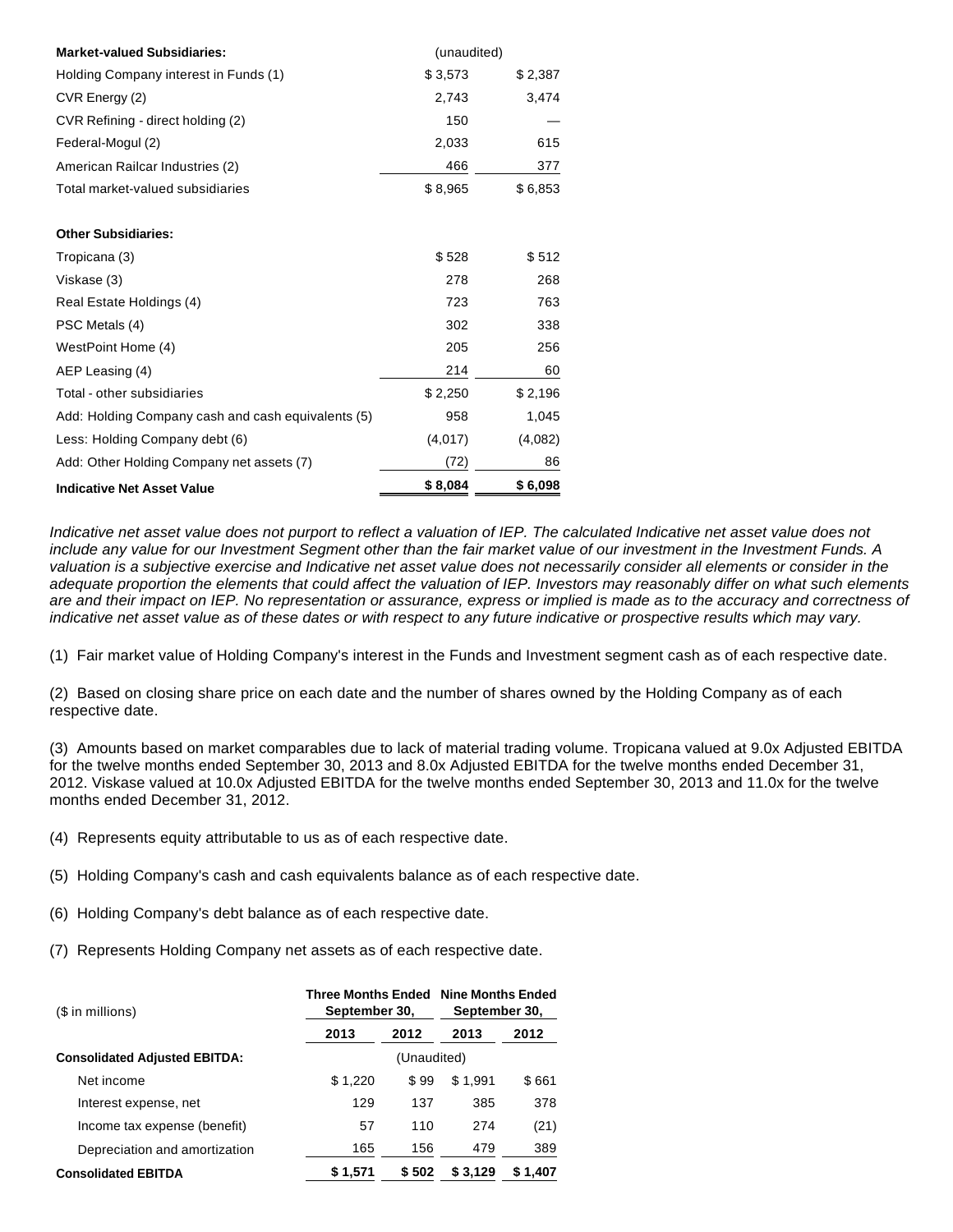| Impairment of assets                  | 2              | 53             | $\overline{7}$ | 87      |
|---------------------------------------|----------------|----------------|----------------|---------|
| Restructuring costs                   | 5              | 5              | 22             | 21      |
| Non-Service cost US based pensions    | $\overline{2}$ | 9              | 4              | 26      |
| (Favorable) unfavorable FIFO impact   | (54)           | (51)           | (83)           | 48      |
| Unrealized (gain)/loss on derivatives | (39)           | 116            | (177)          | 118     |
| OPEB curtailment gain                 |                | (51)           | (19)           | (51)    |
| Loss (gain) on disposal of assets     | 5              | (1)            | 57             | (2)     |
| Stock-based compensation              | 9              | $\overline{7}$ | 21             | 24      |
| Other                                 | 4              | 10             | 21             | 32      |
| <b>Consolidated Adjusted EBITDA</b>   | \$1,505        | \$599          | \$2,982        | \$1,710 |
|                                       |                |                |                |         |
| <b>IEP Adjusted EBITDA:</b>           |                |                |                |         |
| Net income attributable to IEP        | \$472          | \$84           | \$803          | \$390   |
| Interest expense, net                 | 114            | 121            | 346            | 337     |
| Income tax expense (benefit)          | 46             | 85             | 211            | (60)    |
| Depreciation and amortization         | 120            | 121            | 343            | 303     |
| <b>EBITDA attributable to IEP</b>     | \$752          | \$411          | \$1,703        | \$970   |
| Impairment of assets                  | $\overline{2}$ | 42             | $\overline{7}$ | 68      |
| Restructuring costs                   | 4              | 4              | 17             | 16      |
| Non-Service cost US based pensions    | $\overline{2}$ | $\overline{7}$ | 4              | 20      |
| (Favorable) unfavorable FIFO impact   | (33)           | (42)           | (54)           | 34      |
| Unrealized (gain)/loss on derivatives | (24)           | 95             | (121)          | 96      |
| OPEB curtailment gain                 |                | (39)           | (15)           | (39)    |
| Loss on disposal of assets            | 4              | (1)            | 44             | (2)     |
| Stock-based compensation              | 7              | 13             | 14             | 26      |
| Other                                 | 2              | 11             | 15             | 26      |
| Adjusted EBITDA attributable to IEP   | \$716          | \$501          | \$1,614        | \$1,215 |

| (\$ in millions)                      | September 30, |             | Three Months Ended Nine Months Ended<br>September 30, |         |  |
|---------------------------------------|---------------|-------------|-------------------------------------------------------|---------|--|
|                                       | 2013          | 2012        | 2013                                                  | 2012    |  |
| <b>Consolidated Adjusted EBIT:</b>    |               | (Unaudited) |                                                       |         |  |
| Net income                            | \$1,220       | \$99        | \$1,991                                               | \$661   |  |
| Interest expense, net                 | 129           | 137         | 385                                                   | 378     |  |
| Income tax expense (benefit)          | 57            | 110         | 274                                                   | (21)    |  |
| <b>Consolidated EBIT</b>              | \$1,406       | \$ 346      | \$2,650                                               | \$1,018 |  |
| Impairment of assets                  | 2             | 53          | 7                                                     | 87      |  |
| Restructuring costs                   | 5             | 5           | 22                                                    | 21      |  |
| Non-Service cost US based pensions    | $\mathcal{P}$ | 9           | 4                                                     | 26      |  |
| (Favorable) unfavorable FIFO impact   | (54)          | (51)        | (83)                                                  | 48      |  |
| Unrealized (gain)/loss on derivatives | (39)          | 116         | (177)                                                 | 118     |  |
| OPEB curtailment gain                 |               | (51)        | (19)                                                  | (51)    |  |
| Loss (gain) on disposal of assets     | 5             | (1)         | 57                                                    | (2)     |  |
| Stock-based compensation              | 9             | 7           | 21                                                    | 24      |  |
| Other                                 | 4             | 10          | 21                                                    | 32      |  |
| <b>Consolidated Adjusted EBIT</b>     | \$1,340       | \$443       | \$2,503                                               | \$1,321 |  |

# **IEP Adjusted EBIT:**

| Net income attributable to IEP | \$472 | \$84 | \$803 | \$390 |
|--------------------------------|-------|------|-------|-------|
|                                |       |      |       |       |